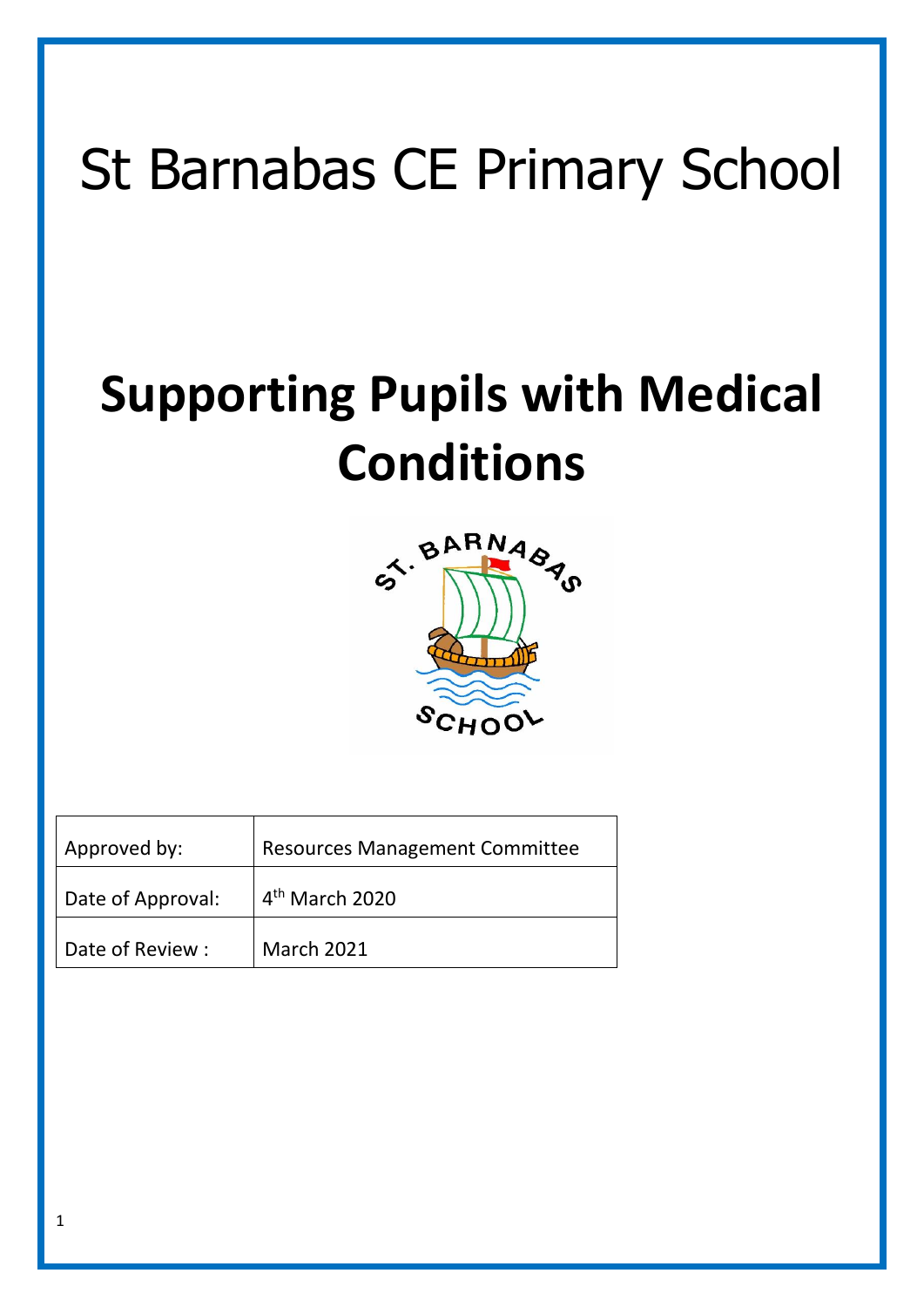## Contents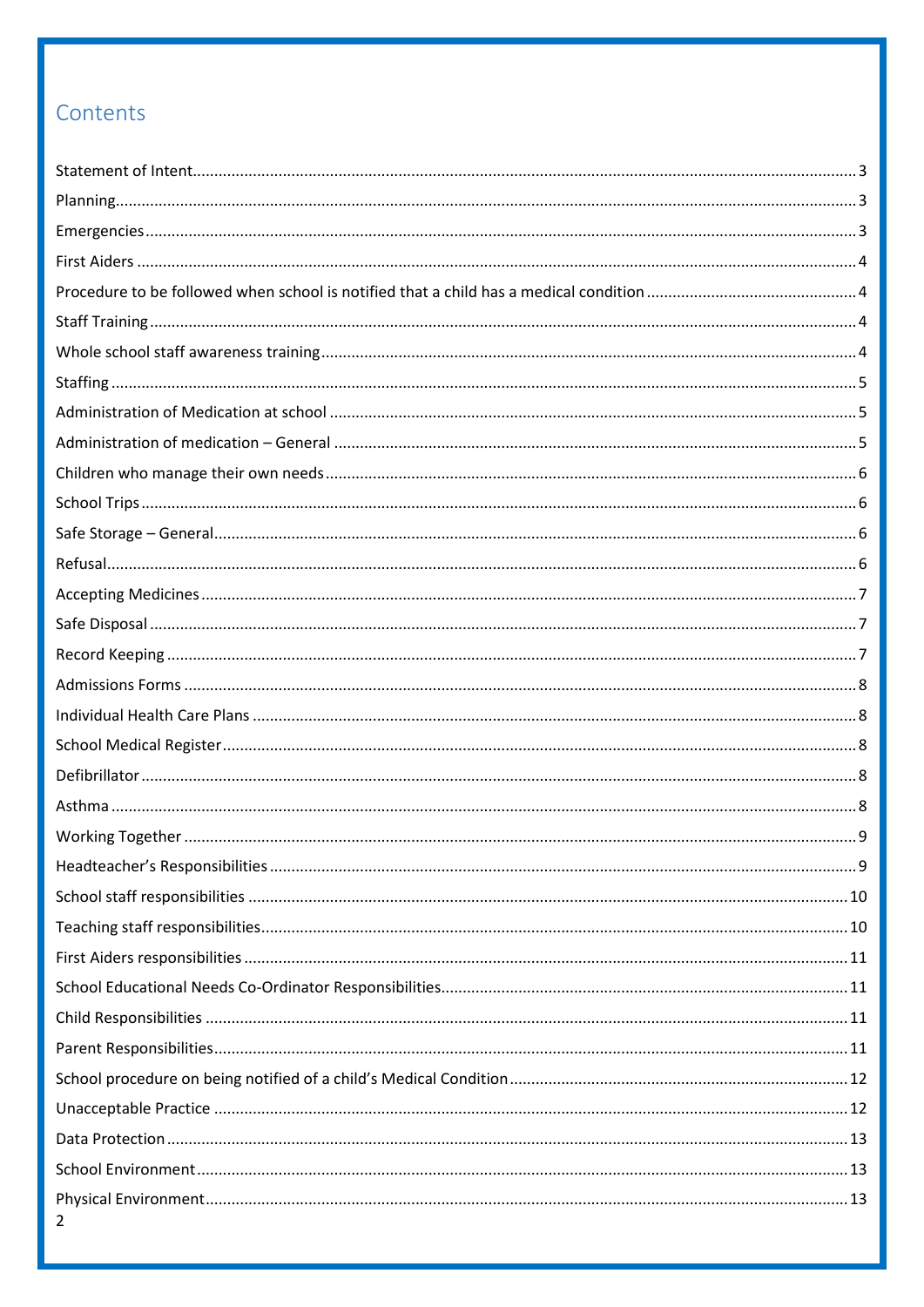## <span id="page-2-0"></span>Statement of Intent

Our school welcomes and supports children with medical and health conditions. We aim to include all children with medical conditions in all school activities, including off site visits, differentiated as appropriate. We recognise that some medical conditions may be defined as disabilities and consequently come under the Equalities Act 2010.

## <span id="page-2-1"></span>Planning

We have a responsibility to care for pupils with medical conditions. Our planning includes

- having some staff (where applicable) who have the duties of administering medicines and undertaking health care procedures written into their job descriptions
- ensuring other staff are aware that they may volunteer to do these duties and that they also have responsibilities in emergency situations
- having record keeping procedures in place for administering medication
- having storage facilities in place for medication
- having identified a suitable area within school for undertaking health care procedures
- having suitable toileting facilities for children which are clean, safe and pleasant to use
- having flexible policies which take into account medical conditions e.g. we do not refuse access to the toilet at any time to any children with a medical condition that requires this
- following the guidance provided by the Local Authority in 'Supporting Children and Young People with Medical Conditions in School' Jan 2015.

## <span id="page-2-2"></span>Emergencies

We are aware that certain medical conditions are serious and can be potentially life-threatening, particularly if ill managed or misunderstood.

We have a procedure in place for dealing with emergencies and all staff know they have a duty to take swift action. The Headteacher ensures that all staff feel confident in knowing what to do in an emergency. Details of how to call an ambulance are kept by the phone at the school office. This procedure is revisited annually at whole school staff meetings.

If a child needs to be taken to hospital, an ambulance will be called and, if parents are not available, a member of staff will accompany the child and school will phone the parent/s to meet the ambulance at casualty. The member of staff will stay with the child until a parent arrives. Health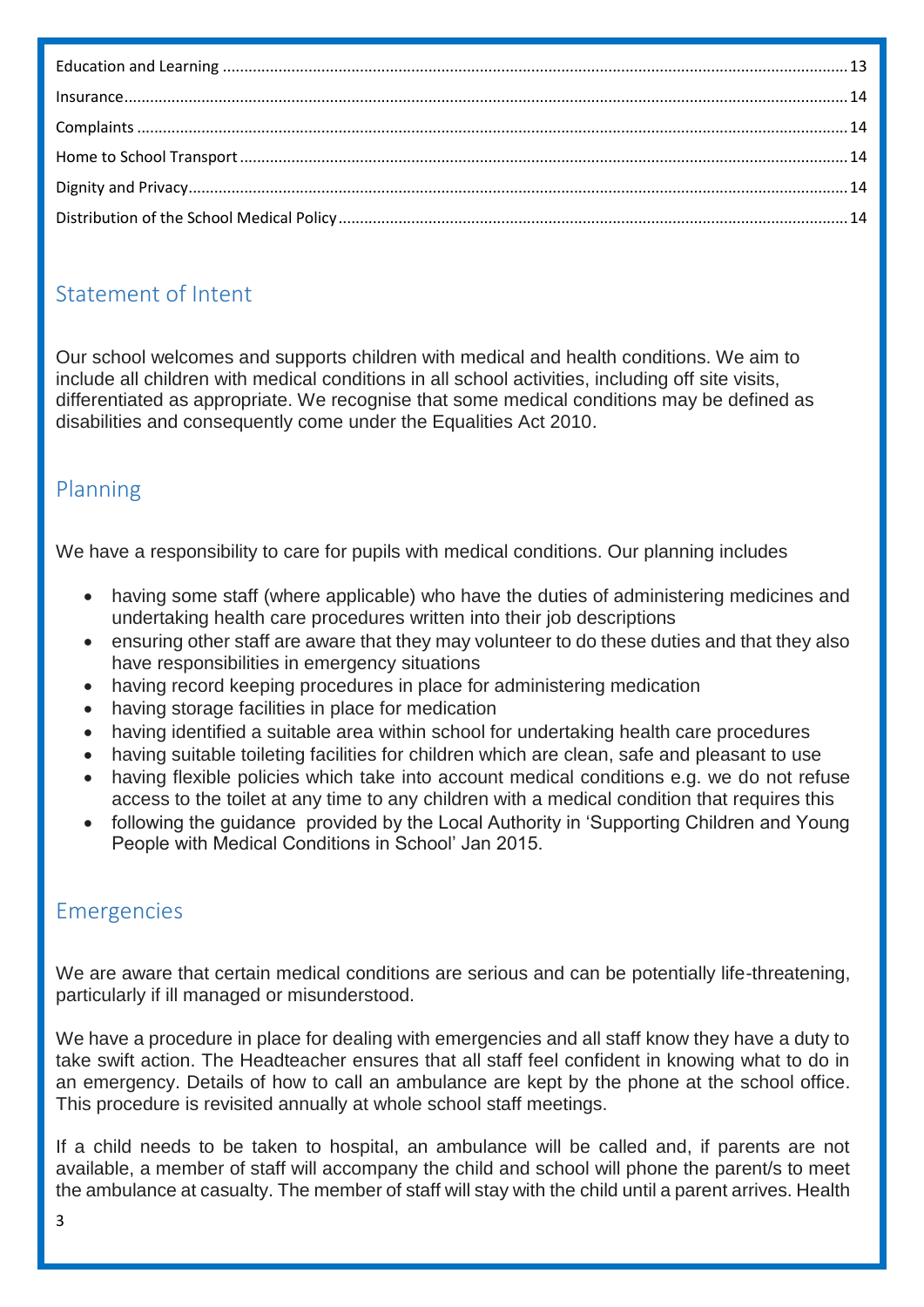professionals are responsible for any decisions on medical treatment in the absence of a parent.

Staff will not take a child to hospital in their own car unless it is an absolute necessity and never unaccompanied.

#### <span id="page-3-0"></span>First Aiders

We have trained first aiders on site at all times throughout the school day who are aware of the most common serious medical conditions at this school.

<span id="page-3-1"></span>Procedure to be followed when school is notified that a child has a medical condition

- 1. Seek further information from parents and health professionals.
- 2. Determine whether an Individual Healthcare Plan or a risk assessment is required.
- 3. Arrange a meeting to develop the Individual health care plan together with parents, the child (if appropriate), staff and external bodies.
- 4. Arrange any staff training.
- 5. Implement and monitor Individual healthcare plan.

## <span id="page-3-2"></span>Staff Training

Staff who support children with certain medical conditions must receive additional training from a registered health professional. Children with Individual Healthcare Plans have staff named in their plan who have been trained to undertake the procedures in the plan. They may need additional training from a health professional. The Headteacher ensures there are enough staff named to cover for absences and to allow for staff turnover. The Headteacher is responsible for ensuring staff are suitably trained by liaising with the relevant healthcare professional.

Any member of staff who is trained but feels unable to carry out these duties competently (for example due to having an injury/condition themselves or due to further training being required) must report this as soon as possible to the Headteacher who will make appropriate arrangements.

The School Business Manager keeps a training record and ensures training is refreshed as appropriate. The Headteacher is involved in determining the competency of a member of staff in undertaking specific procedures.

Staff who complete records are shown by the Headteacher how these are to be completed and managed. The School Business Manager quality assures this on a termly basis.

#### <span id="page-3-3"></span>Whole school staff awareness training

We aim for all staff to receive basic awareness training in the following more common conditions: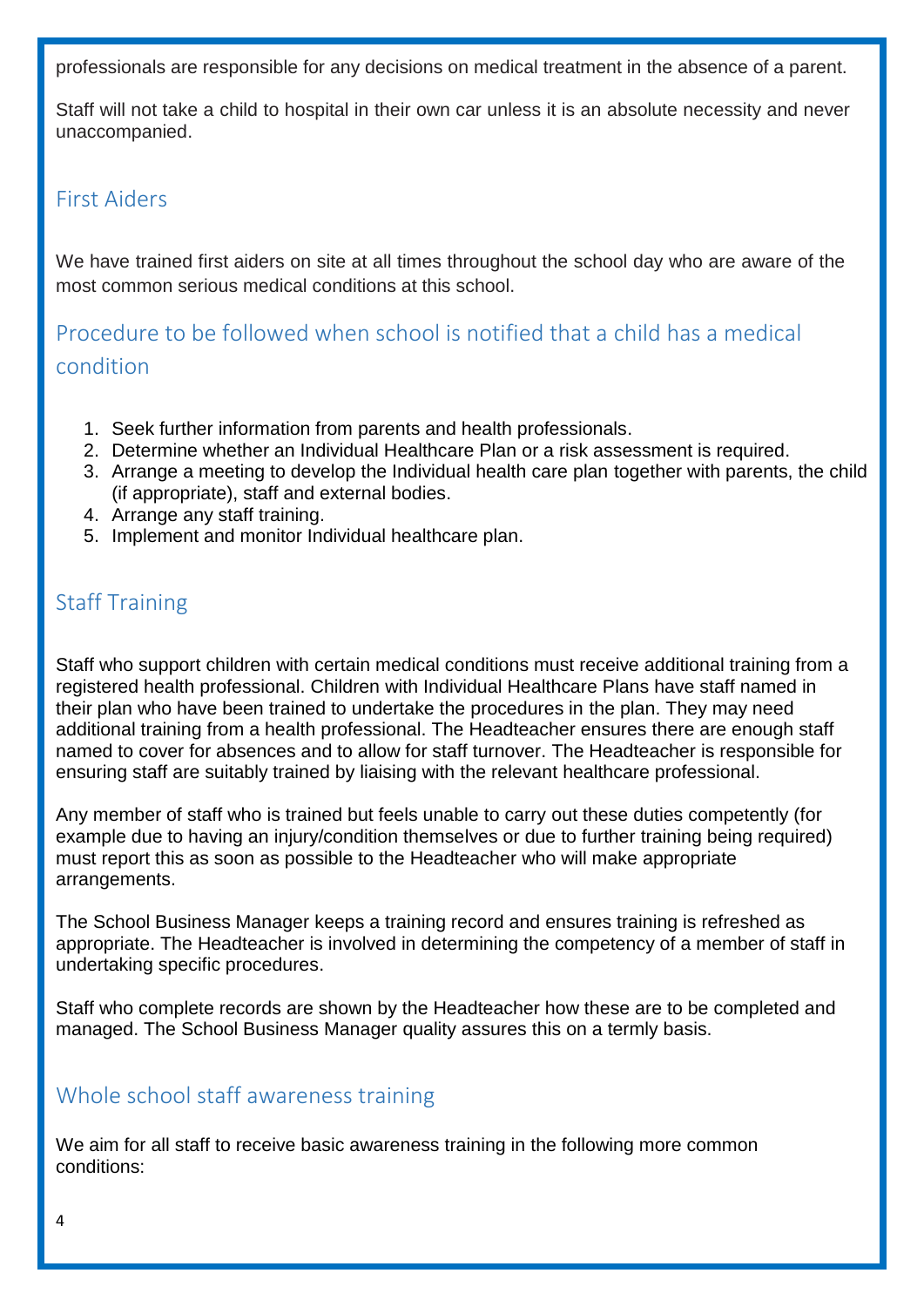- asthma
- epilepsy
- allergic reaction
- diabetes

Information about these conditions is located in the staff room

## <span id="page-4-0"></span>**Staffing**

The Headteacher is responsible for ensuring that all **relevant** staff will be made aware of a child's condition as soon as possible.

Any supply teachers / covering staff will be informed, as appropriate, via communication from admin staff and phase leaders. Medical conditions and allergies for specific children are also displayed in the school staffroom.

## <span id="page-4-1"></span>Administration of Medication at school

Wherever appropriate we allow children to carry their own medicines and relevant devices and where children self-administer we will provide supervision as appropriate'

- We will only administer medication at school when it is essential to do so and where not to do so would be detrimental to a child's health.
- We will only accept medication that has been **prescribed** by a doctor, dentist, nurse prescriber or pharmacist prescriber.
- We will only accept **non prescribed** medication if it is included in an Individual Healthcare Plan **or** if we have a written procedure in place for that type of medication which has been authorised by CYC insurance.
- We will not give **Aspirin** to any child under 16 unless it is prescribed'
- We only give medication when we have written parental permission to do so.
- Where appropriate, children are encouraged to carry and administer their own medication
- Medication not carried by children is stored in the school office. Some medication is stored in class inhaler/epipen boxes so they are more readily available for staff.
- Controlled drugs are stored in a locked cabinet in Room 2.
- School cannot accept medication that needs to be stored in the fridge due to cross contamination. If refrigerated medication is required for health care plans, school will make arrangements.
- Children who do not carry and administer their own medication know where it is stored and how to readily access it.

## <span id="page-4-2"></span>Administration of medication – General

All staff are aware that there is no legal or contractual duty for any member of staff to administer medication or supervise a child taking medication unless they have been specifically contracted to do so or it is in their job description.

For medication where no specific training is necessary, any member of staff may administer prescribed and non-prescribed medication to pupils but only with a parent's written consent.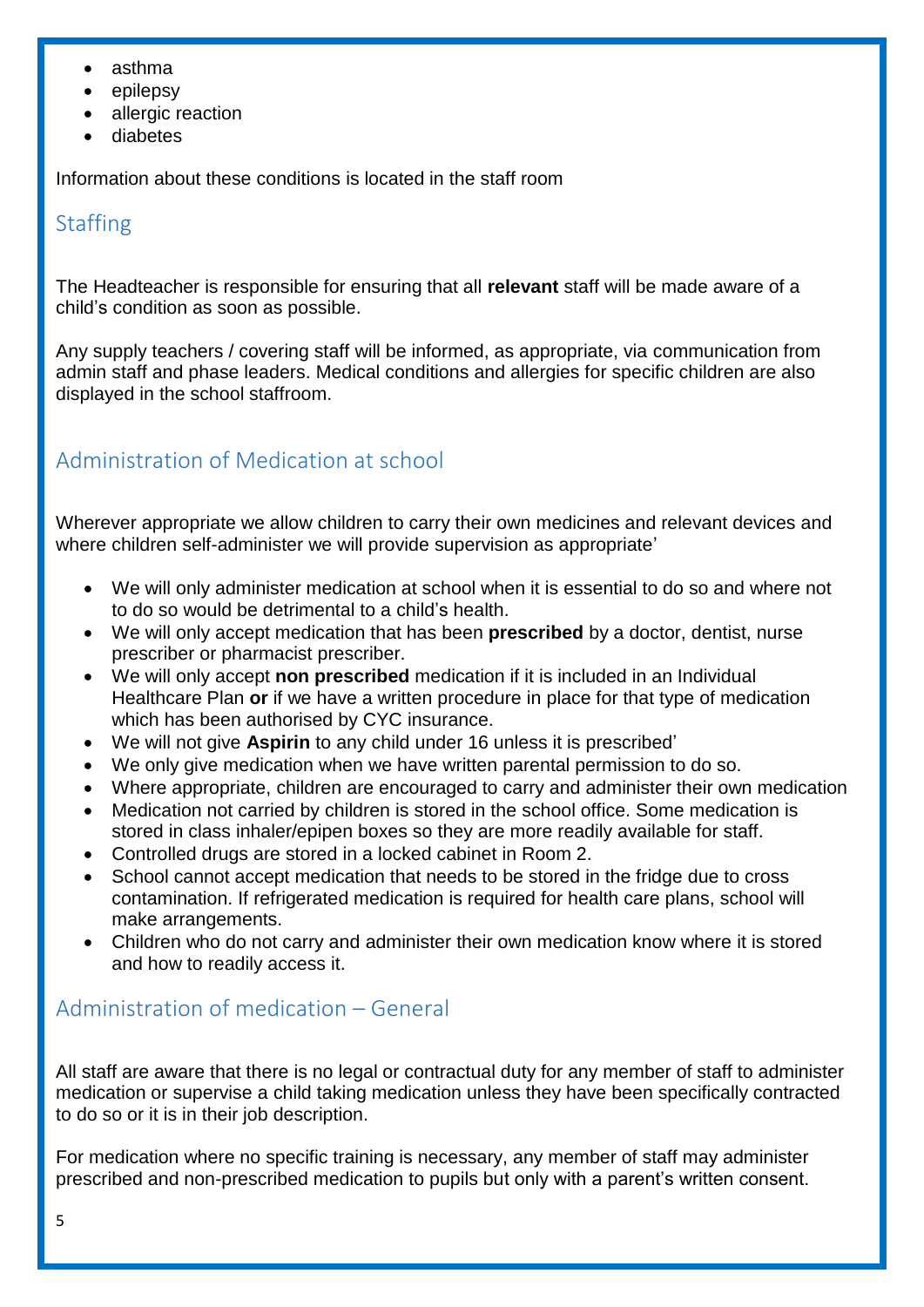Some medicines require staff to receive specific training on how to administer it from a registered health professional.

A central record is kept of the administration of medication in school the school office.

### <span id="page-5-0"></span>Children who manage their own needs

We encourage all children to manage as much of their own needs as is appropriate. The Headteacher will determine after discussion with parents whether a child is competent to manage their own medicine and procedures. Where a child has been recently diagnosed, or has an additional disability/condition e.g. visual impairment, we support them to gradually take on more of their own care, over time, as appropriate with the aim of them becoming as independent as possible. We aim for our children to feel confident in the support they receive from us to help them do this.

## <span id="page-5-1"></span>School Trips

Staff organising our school trips ensure:

- They plan well in advance.
- They seek information about any medical / health care needs which may require management during a school trip. This is specifically relevant for residential visits when children may require medication / procedures that they would not normally require during the daytime.
- That any medication, equipment, health care plans are taken with them and kept appropriately during the trip.
- They do a risk assessment which includes how medical conditions will be managed in the trip. Staff are aware that some children may require an individual risk assessment due to the nature of their medical condition.

#### <span id="page-5-2"></span>Safe Storage – General

- The Headteacher ensures the correct storage of medication at school.
- The Headteacher by delegation ensures the expiry dates for all medications stored at school are checked and informs parents by letter in advance of the medication expiring.

#### <span id="page-5-3"></span>Refusal

If a child refuses to take their medication school staff will note this on the administration of medication record. Parent/s will be informed as soon as is reasonably possible so that they can make alternative arrangements.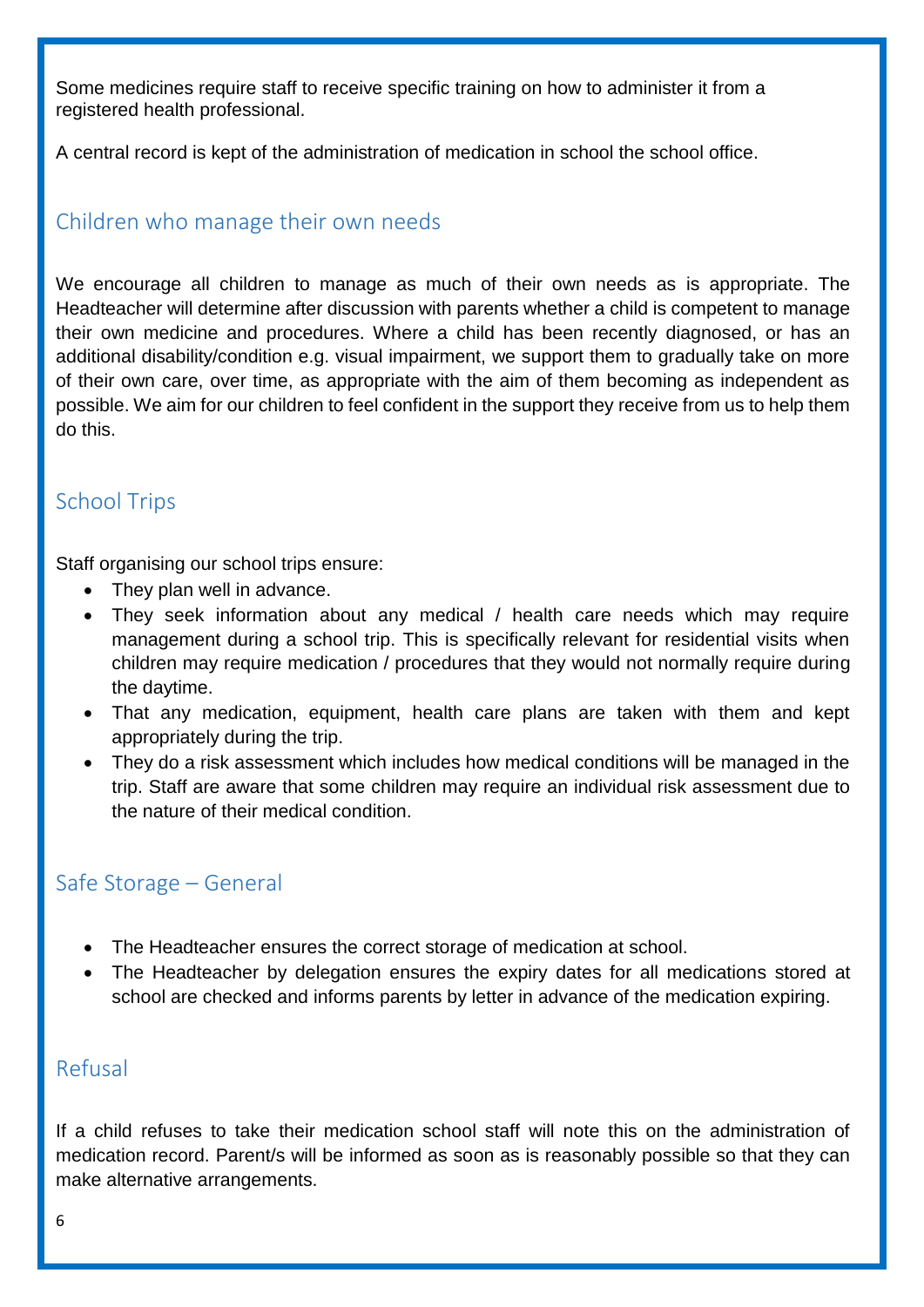#### <span id="page-6-0"></span>Accepting Medicines

The Headteacher by delegation along with the parent/s, ensures that all medication brought into school is clearly labelled with the child's name, the name and dose of medication and the frequency of dose. It must be in the original, full packaging containing the accompanying information leaflet.

Wherever possible medicines should be passed from the parent to the school office.

#### <span id="page-6-1"></span>Safe Disposal

Parents are asked to collect out of date medication.

If parents do not collect out of date medication, it is taken to a local pharmacy for safe disposal.

Disposal of medication is recorded on the administration of medication record.

#### <span id="page-6-2"></span>Record Keeping

The following records are kept in school

| Name of record                                                                                                                                                | <b>Location of record</b> | Who completes it                          | Who quality<br>assures it & how<br>often     |
|---------------------------------------------------------------------------------------------------------------------------------------------------------------|---------------------------|-------------------------------------------|----------------------------------------------|
| Whole school                                                                                                                                                  | <b>School Office</b>      | All staff who                             | <b>School Business</b>                       |
| administration of                                                                                                                                             |                           | administer                                | Manager-                                     |
| medication record                                                                                                                                             |                           | medication                                | Termly                                       |
| Individual<br>administration of<br>medication record -<br>for children who<br>have frequent &<br>regular medication<br>(Excluding those<br>self-administered) | <b>School Office</b>      | All staff who<br>administer<br>medication | <b>School Business</b><br>Manager-<br>Termly |
| Staff training $log -$                                                                                                                                        | <b>School Office</b>      | <b>School Business</b>                    | H&S Governor -                               |
| including first aid                                                                                                                                           |                           | Manager                                   | Termly                                       |

All these records will be kept securely and in accordance with CYC's Records Retention and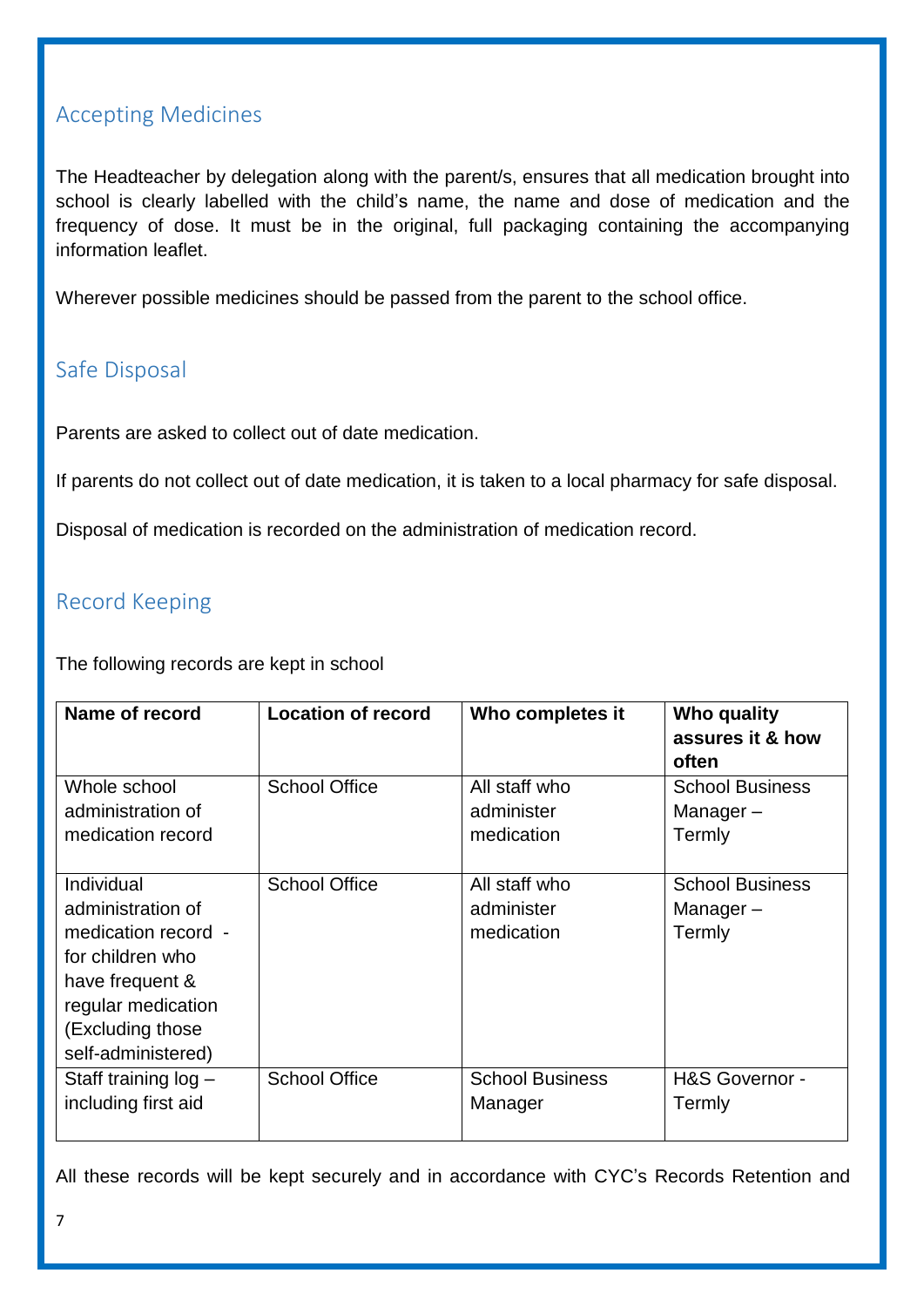Disposal Schedule. All electronic records will be password protected.

#### <span id="page-7-0"></span>Admissions Forms

We ask on our enrolment form if a child has any medical /health conditions and again annually.

## <span id="page-7-1"></span>Individual Health Care Plans

For children with more complex medical needs we use Individual Healthcare Plans to record important details. Individual Healthcare Plans are held within the medical file in accordance with data protection. They are updated when and if there are significant changes and also annually reviewed with parents and health care professionals.

Individual Healthcare Plans are shared on a need to know basis with staff who are directly involved with implementing them.

Individual Healthcare Plans are also shared, with parent/s permission, with CYC risk management and insurance

The Headteacher is responsible for checking Individual Healthcare Plans on a termly basis to ensure they are up to date and being implemented correctly.

#### <span id="page-7-2"></span>School Medical Register

Children's medical conditions are recorded within Integris. The admin officers have responsibility for keeping the register up to date.

#### <span id="page-7-3"></span>Defibrillator

A defibrillator is located in the staffroom, when required the defibrillator will only be operated by staff who have been trained or in conjunction with emergency service advice. Staff were trained to use the defibrillator when it was first installed and continue to receive general training about its use as part of their ongoing first aid updates

#### <span id="page-7-4"></span>Asthma

School staff are aware that, although it is a relatively common condition, asthma can develop into a life threatening situation.

We have a generic asthma plan in place in school which details how asthma attacks are managed. This plan is displayed in the school staff room. Children are encouraged to develop their ability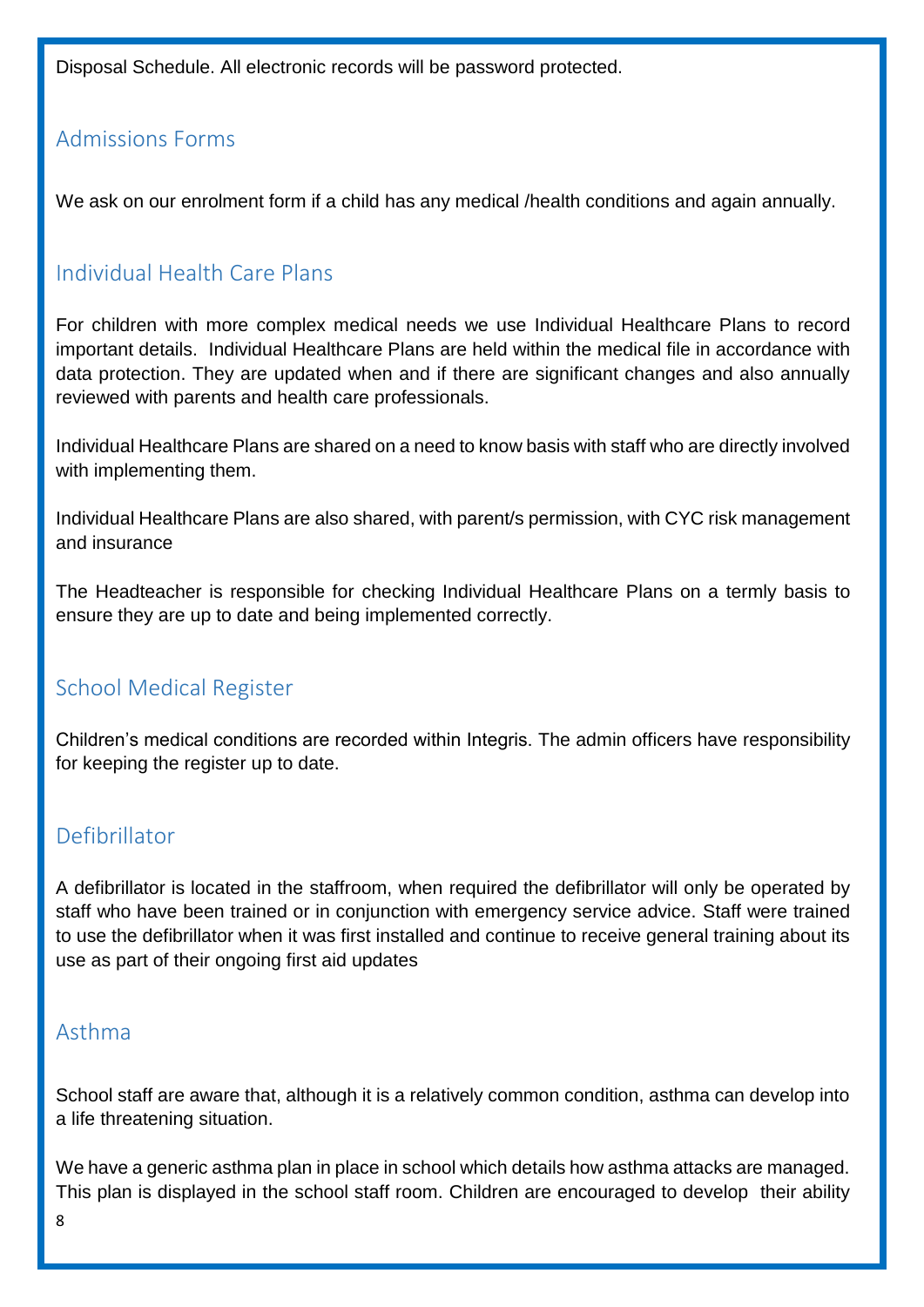to self administer, where appropriate.

Children who have asthma will not have an Individual Healthcare Plan unless their condition is severe or complicated with further medical conditions.

The Headteacher and Governing body have chosen to keep emergency Salbutamol inhalers and spacers in school for use by children who have a diagnosis of asthma and whose parent/s have given us written permission for their child to use it. This would be in rare circumstances where an inhaler has become lost or unusable. Parents are informed by standard letter if their child has used the school's emergency inhaler.

The School Business Manager is responsible for managing the stock of the emergency school Salbutamol inhalers.

The emergency salbutamol inhalers are kept in the school office, along with a register of children whose parent/s have given permission for these to be used.

The School Business Manager is responsible for ensuring the emergency inhalers and spacers are washed as necessary.

## <span id="page-8-0"></span>Working Together

A number of people and services may be involved with a child who has a medical condition e.g. parent/s, Healthy Child Nurse, specialist nurse, community nurse etc.

We seek and fully consider advice from everyone involved and from the Local Authority to assist us in our decisions around a child's medical needs. The child is consulted and involved as fully as possible.

We aim to maintain regular contact with our Healthy Child nurse who may inform us of any children who have health conditions that we are not already aware of e.g. where a child has developed a new condition.

We work together to identify needs, identify training, draw up Individual Healthcare Plans, identify staff competency in procedures etc. However the Headteacher and Governing body take overall responsibility for ensuring a child's needs are met in school.

We work together to ensure our policy is planned, implemented and maintained successfully.

#### <span id="page-8-1"></span>Headteacher's Responsibilities

The Headteacher holds overall responsibility for the following but may delegate some of the responsibilities to a named person:

 Ensure the school is inclusive and welcoming and that the medical policy is in line with local and national guidance and policy frameworks.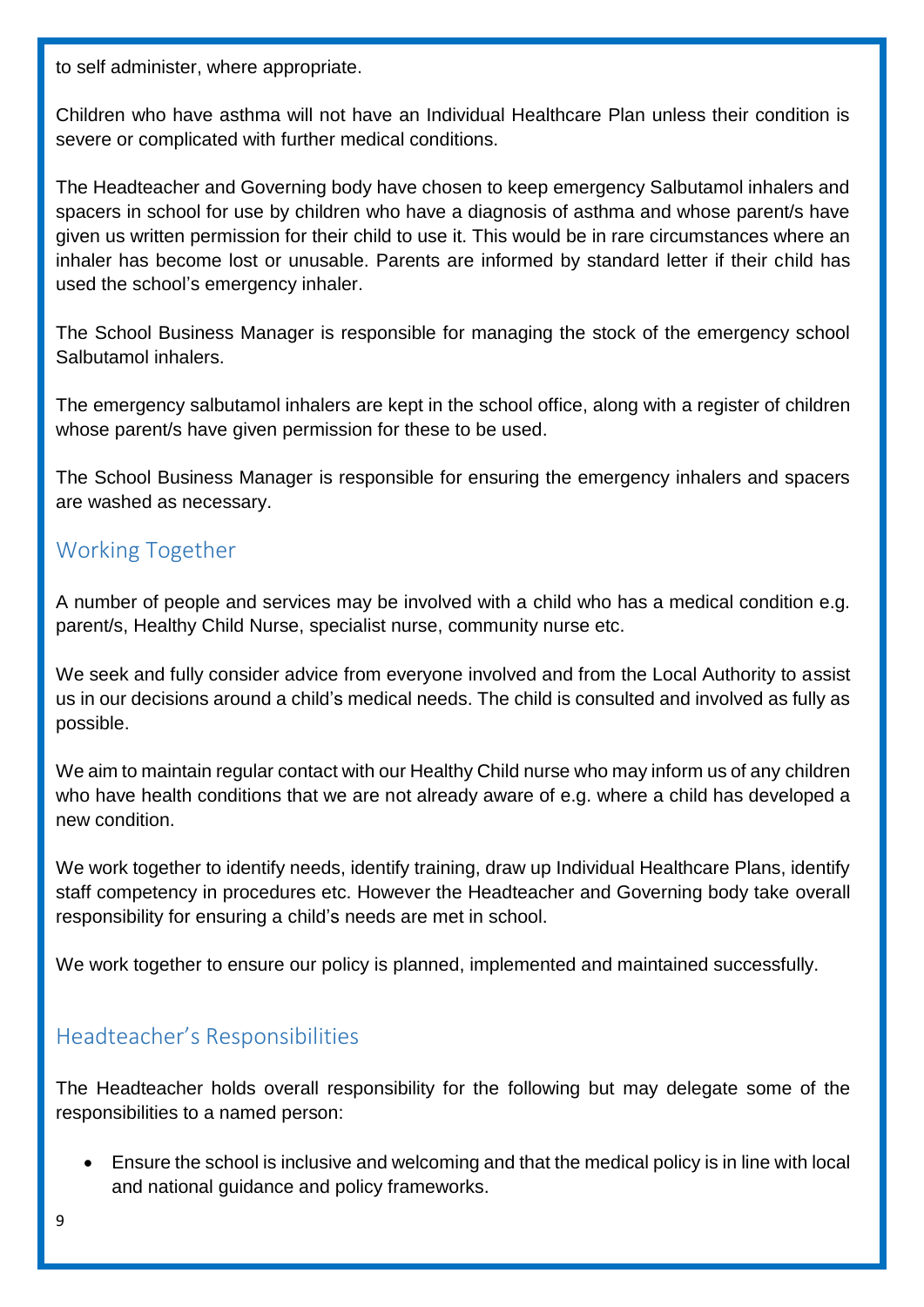- Liaise between interested parties including children, school staff, special educational needs coordinators, pastoral support/welfare officers, teaching assistants, Healthy Child Nurse, parents and governors.
- Ensure the policy is put into action, with good communication of the policy to all.
- Ensure every aspect of the policy is maintained.
- Ensure information held by the school is accurate and up to date and that there are good information sharing systems in place using Individual Healthcare Plans.
- Ensure child confidentiality.
- Assess the training and development needs of staff and arrange for them to be met.
- Provide/arrange provision of regular training for school staff in managing the most common medical conditions in school.
- Ensure all supply staff and new teachers know and implement the medical policy.
- Update the medical policy at least once a year to review recommendations, recent local and national guidance and legislation.
- Ensure absences due to medical needs are monitored and alternative arrangements for continuing education are in place.
- Ensure Individual Healthcare Plans are completed and reviewed annually.
- Check medication held in school for expiry dates and dispose of accordingly.
- Inform parents when supply of medicine needs replenishing / disposing.
- Quality assure record keeping.
- Work together to quality assure staff competency in specific procedures.
- Regularly remind staff of the school medical policy and procedures.

## <span id="page-9-0"></span>School staff responsibilities

All staff have a responsibility to:

- Be aware of the potential triggers, signs and symptoms of common medical conditions and know what to do in an emergency.
- Understand and implement the medical policy.
- Know which children in their care have a medical condition.
- Allow all children to have immediate access to their emergency medication.
- Maintain effective communication with parents including informing them if their child has been unwell at school.
- Ensure children who carry their medication with them have it when they go on a school trip or out of the classroom e.g. to the field for PE.
- Be aware of children with medical conditions who may be experiencing bullying or need extra social support.
- Ensure all children with medical conditions are not excluded unnecessarily from activities they wish to take part in.
- Ensure children have the appropriate medication or food with them during any exercise and are allowed to take it when needed.

## <span id="page-9-1"></span>Teaching staff responsibilities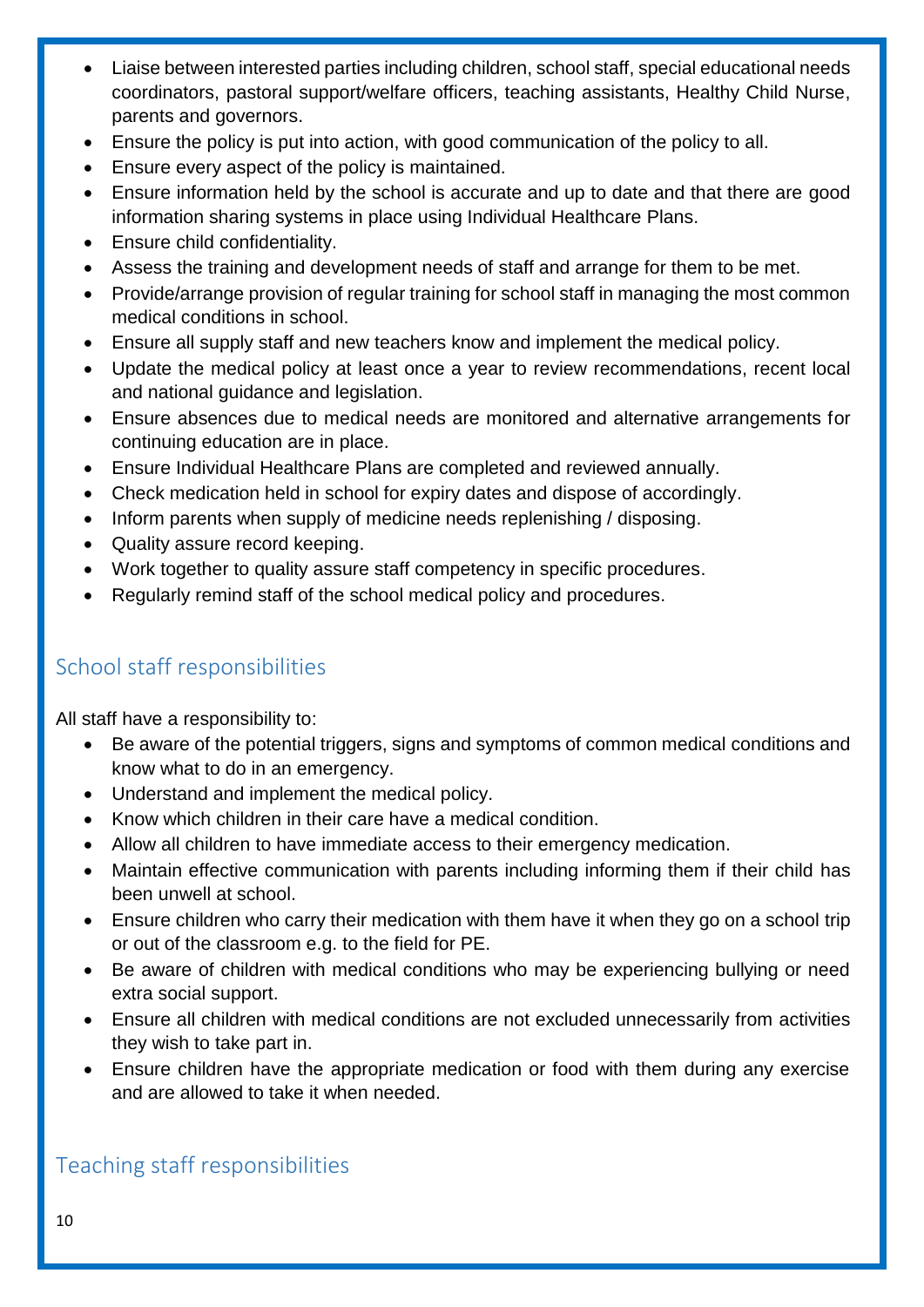Teachers at this school have a responsibility to:

- Ensure children who have been unwell have the opportunity to catch up on missed work
- Be aware that medical conditions can affect a child's learning and provide extra help when needed.
- Liaise with parents, healthcare professionals and special educational needs co-ordinator if a child is falling behind with their work because of their condition.

### <span id="page-10-0"></span>First Aiders responsibilities

First aiders at this school have a responsibility to:

- Give immediate help to casualties with common injuries or illnesses and those arising from specific hazards within the school.
- When necessary ensure that an ambulance or other professional medical help is called.
- Check the contents of first aid kits and replenish as necessary.

## <span id="page-10-1"></span>School Educational Needs Co-Ordinator Responsibilities

The SEN Co-ordinator has a responsibility to:

- Know which children have a medical condition and which have special educational needs because of their condition.
- Ensure teachers make the necessary arrangements if a child needs special consideration or access arrangements in tests.

## <span id="page-10-2"></span>Child Responsibilities

Children have a responsibility to:

- Treat other children with and without a medical condition equally.
- Tell their parents, teacher or nearest staff member when they or another child is not feeling well. We remind all children of this on an annual basis in assembly.
- Treat all medication with respect.
- Know how to gain access to their medication (includes emergency medication)
- Ensure a member of staff is called in an emergency situation.

## <span id="page-10-3"></span>Parent Responsibilities

Parents are expected to support their child by:

- Telling school if their child has / develops a medical condition
- Immediately informing the school in writing if there are any changes to their child's condition or medication.
- Ensuring that they/ their emergency representative is contactable at all times.
- Administering medication out of school hours wherever possible.
- Undertaking health care procedures out of school hours wherever possible.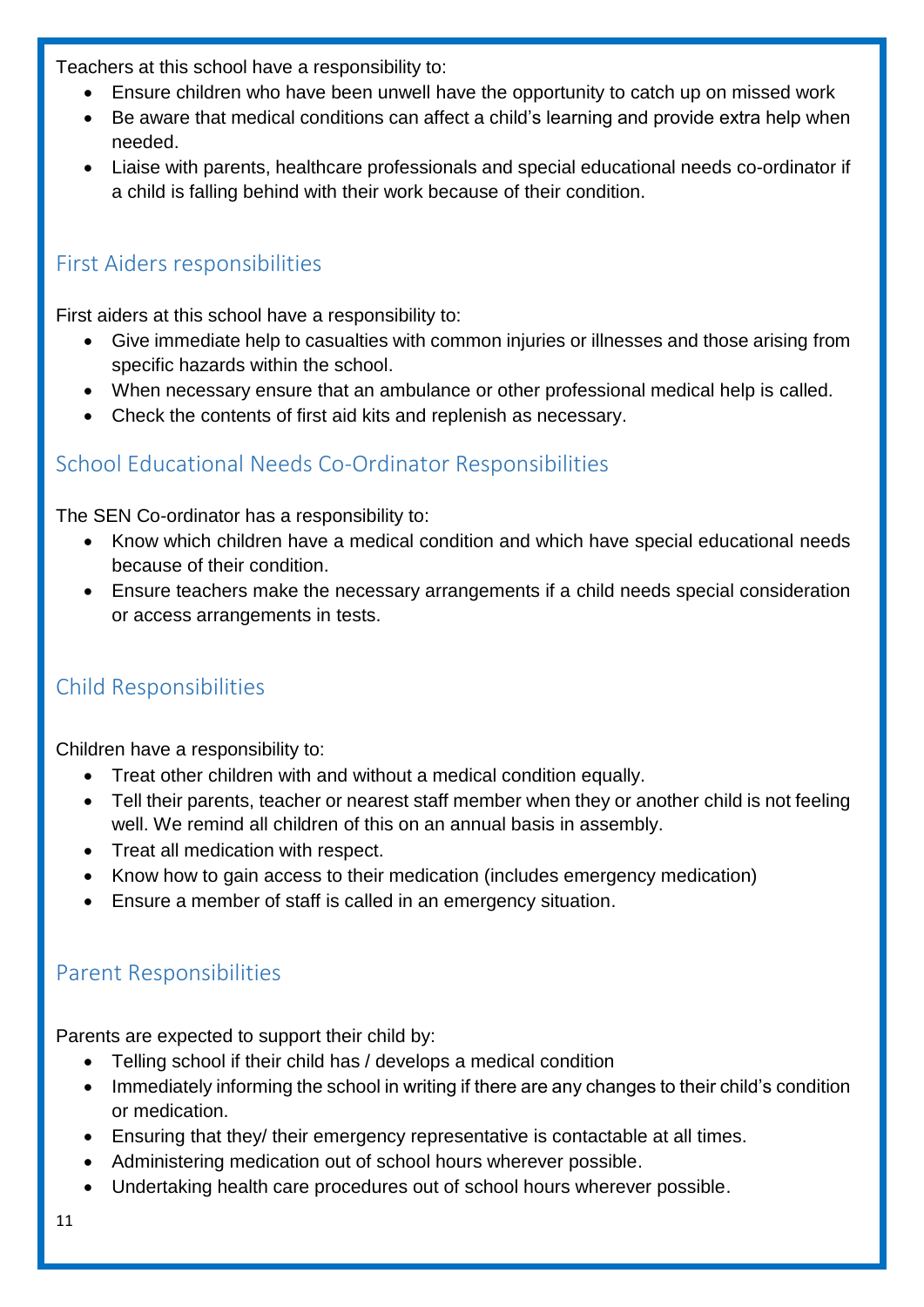- Ensuring they supply school with correctly labelled in date medication.
- Contributing to the writing of individual health care plans / intimate personal care plans as appropriate.
- Completing the necessary paperwork e.g. request for administration of medication.
- Collecting any out of date or unused medicine from school for disposal.
- Keeping their child at home if they are not well enough to attend school / infectious to other people.
- Liaising with staff to help their child catch up on any school work they have missed.
- Ensuring their child has regular reviews about their condition with their doctor or specialist healthcare professional.

Parents who do not provide this support should be aware that we may not be able to fully support their child's medical condition in school.

## <span id="page-11-0"></span>School procedure on being notified of a child's Medical Condition

Notification of a child's medical condition may come via a number of routes e.g. by parents, Healthy Child nurse, admission forms etc.

Whatever the route the Headteacher must be informed as soon as possible.

The Headteacher must then:

- Seek further information about the condition.
- Determine with the support of parents and relevant health professional whether an Individual Healthcare Plan is required.
- Identify any medication / health care procedures needed.
- Identify any aspects of care which the child can manage themselves.
- Identify which staff will be involved in supporting the child.
- Identify what, if any, training is needed, who will provide this and when.
- Identify which staff need to know the details of the child's medical condition and inform them as appropriate.
- Ensure parent/s written permission is received for any administration of medication.

#### <span id="page-11-1"></span>Unacceptable Practice

It is not acceptable to

- Prevent children from accessing their inhalers or other medication.
- Assume every child with the same condition requires the same treatment.
- Ignore the views of the child and their parents.
- Ignore medical evidence or opinion although this may be challenged.
- Send children with medical conditions home frequently or prevent them from staying for normal school activities e.g. lunch unless it is specified in the child's Individual Healthcare Plan.
- Send an ill child to the school office or medical room without a suitable person to accompany them.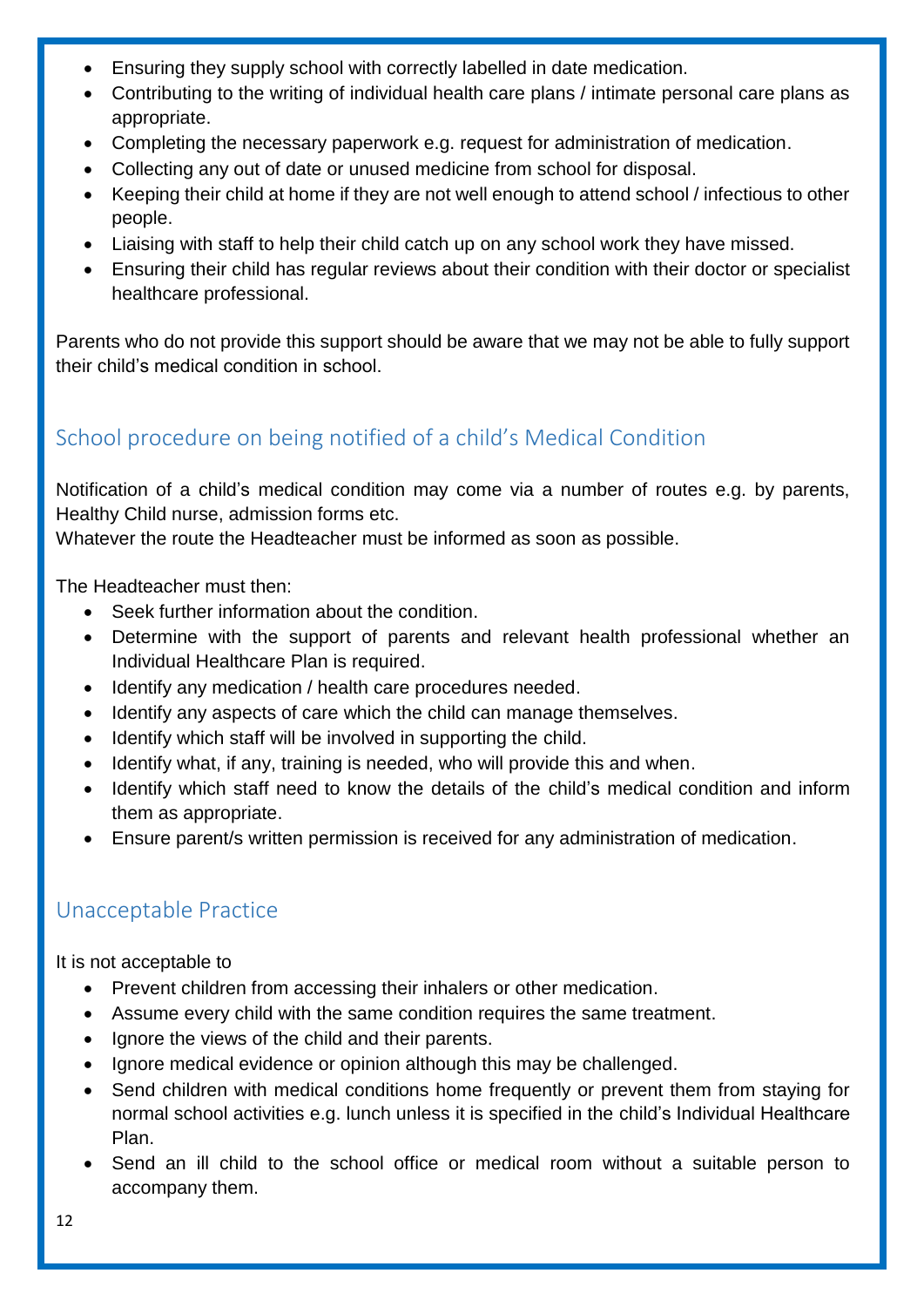- Penalise children for their attendance record if their absences relate to their medical condition e.g. hospital appointments.
- Prevent pupils from drinking, eating or taking toilet breaks whenever they need in order to manage their medical condition.
- Require parents, or otherwise make them feel obliged to come into school to provide medical support to their child, including toileting issues and manual handling issues.
- Prevent children from participating, or create unnecessary barriers to children participating in any aspect of school life, including school trips e.g. by requiring the parent to accompany the child.

#### <span id="page-12-0"></span>Data Protection

We will only share information about a child's medical condition with those staff who have a role to play in supporting that child's needs. In some cases e.g. allergic reactions it may be appropriate for the whole school to be aware of the needs. In other cases e.g. toileting issues, only certain staff involved need to be aware. We will ensure we have written parental permission to share any medical information.

#### <span id="page-12-1"></span>School Environment

We will ensure that we make reasonable adjustments to be favourable to children with medical conditions. This includes the physical environment, as well as social, sporting and educational activities.

## <span id="page-12-2"></span>Physical Environment

Our school has a high level of physical accessibility but aims to develop resources to meet potential future health care needs.

#### <span id="page-12-3"></span>Education and Learning

We ensure that children with medical conditions can participate as fully as possible in all aspects of the curriculum and ensure appropriate adjustments and extra support are provided.

Teachers and support staff are made aware of children in their care who have been advised to avoid or take special precautions with particular activities.

We ensure teachers and PE staff are aware of the potential triggers for pupils' medical conditions when exercising and how to minimise these triggers.

Staff are aware of the potential for children with medical conditions to have special educational needs (SEN). The school's SEN coordinator consults the child, parents and pupil's healthcare